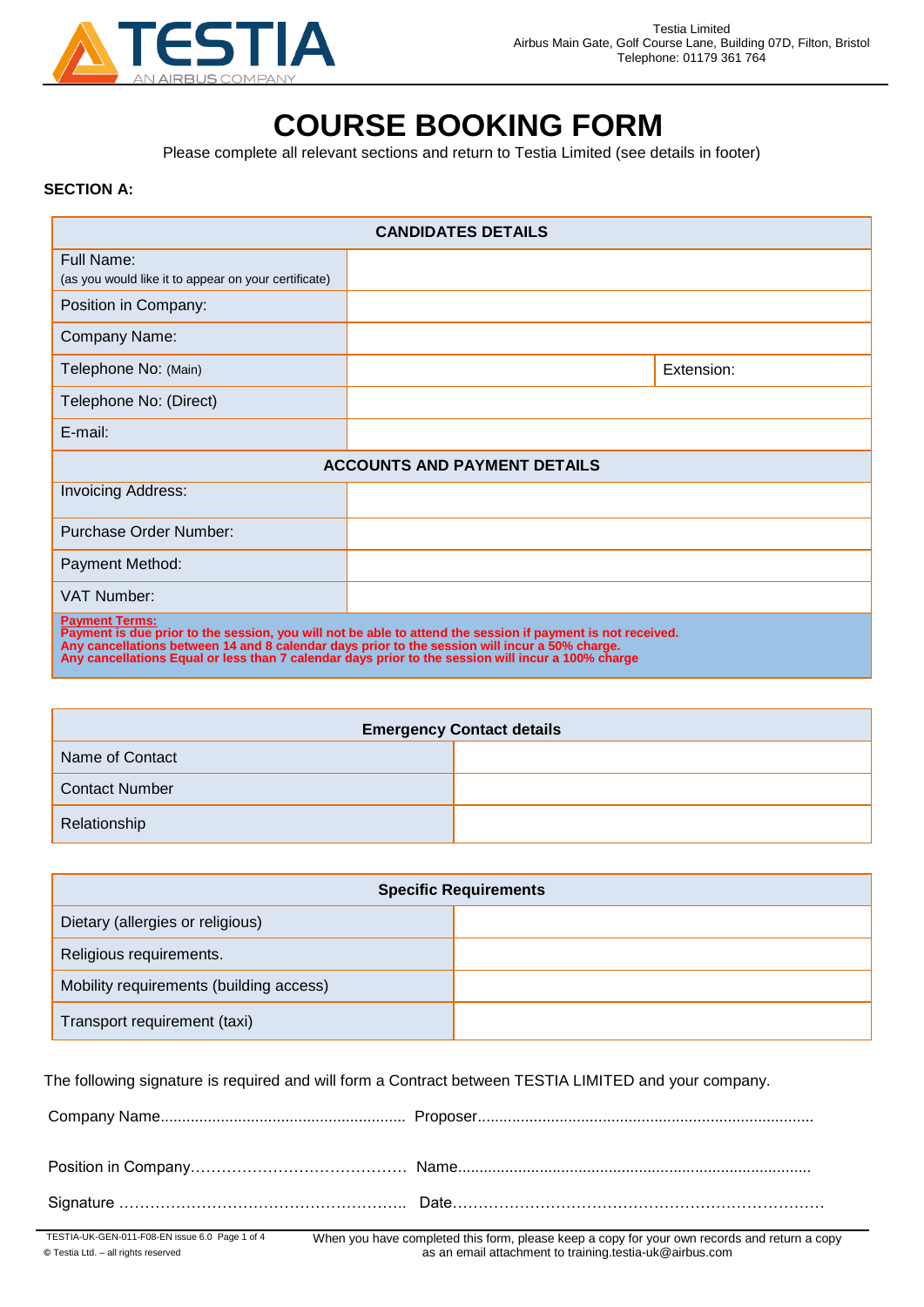

## **SECTION B:**

| <b>Training Course Details</b>       |  |  |
|--------------------------------------|--|--|
| Course Title                         |  |  |
| Training Course Date (tbc by Testia) |  |  |

## **SECTION C:**

| <b>Examination Details</b>                      |  |  |
|-------------------------------------------------|--|--|
| Method for Examination (MT, PT, ET etc)         |  |  |
| Level (level 1, level 2 or level 3)             |  |  |
| Exam Type (Initial, Re-Certification or Re Sit) |  |  |
| General Theory required Yes/No                  |  |  |
| Qualification Specification (EN4179 or NAS410)  |  |  |
| Examination Date (to be confirmed by Testia)    |  |  |
| Location of Examination                         |  |  |

| <b>Level 1 &amp; 2 Certification Currently Held</b> |  |  |
|-----------------------------------------------------|--|--|
| ASNT (Methods)                                      |  |  |
| PCN (Methods)                                       |  |  |
| Other (Methods)                                     |  |  |
|                                                     |  |  |

## **SECTION C: (cont'd)**

| None For Level 3 examinations only                                                          |  |  |
|---------------------------------------------------------------------------------------------|--|--|
| Basic exam (i.e. Basic, RT, ET, UT, PT, MT)                                                 |  |  |
| Level 3 Only (Method)                                                                       |  |  |
| <b>Level 3 &amp; Level 2 Practical</b>                                                      |  |  |
| <b>Recertification by points</b>                                                            |  |  |
| <b>Level 3 Certification Currently Held</b>                                                 |  |  |
| <b>ASNT (Methods)</b>                                                                       |  |  |
| <b>PCN</b> (Methods)                                                                        |  |  |
| <b>Other (Methods)</b>                                                                      |  |  |
| <b>None</b>                                                                                 |  |  |
| Do you currently hold Level 2 Practical in the Method for<br>the examination sought? Yes/No |  |  |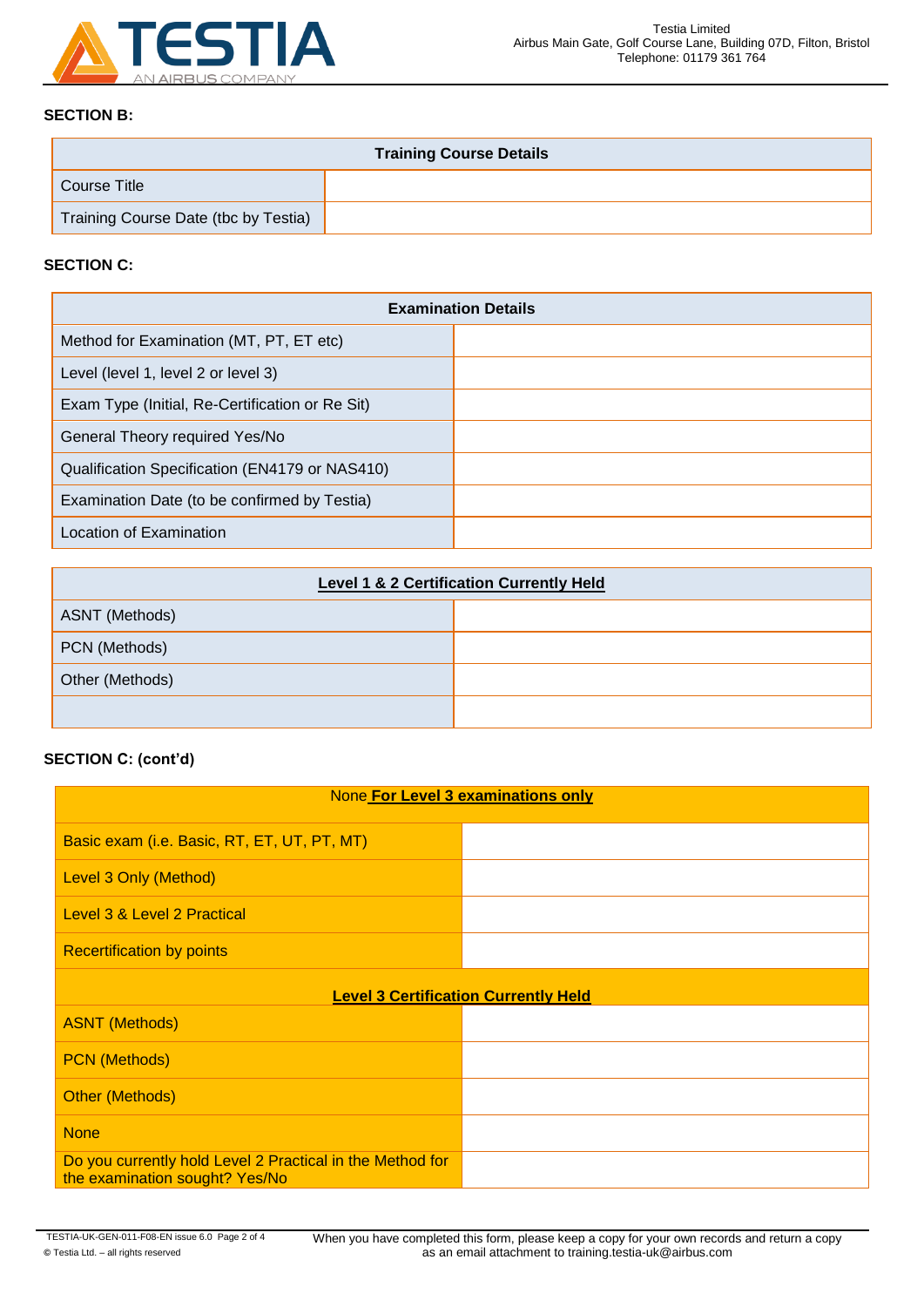

## **SECTION C: (cont'd)**

 $\mathsf{r}$ 

| LEVEL 1 & 2 PRACTICAL EXAMINATION (Only complete if Level 1 or 2 Practical is required)<br>List below the method specific techniques you wish included in the practical examination.<br>$\bullet$<br>The chosen techniques must be those defined within your company's written practice & approved by your<br>$\bullet$<br>company's responsible level 3 |                                                                                                    |  |
|----------------------------------------------------------------------------------------------------------------------------------------------------------------------------------------------------------------------------------------------------------------------------------------------------------------------------------------------------------|----------------------------------------------------------------------------------------------------|--|
|                                                                                                                                                                                                                                                                                                                                                          |                                                                                                    |  |
|                                                                                                                                                                                                                                                                                                                                                          |                                                                                                    |  |
|                                                                                                                                                                                                                                                                                                                                                          |                                                                                                    |  |
|                                                                                                                                                                                                                                                                                                                                                          |                                                                                                    |  |
|                                                                                                                                                                                                                                                                                                                                                          |                                                                                                    |  |
|                                                                                                                                                                                                                                                                                                                                                          |                                                                                                    |  |
|                                                                                                                                                                                                                                                                                                                                                          |                                                                                                    |  |
|                                                                                                                                                                                                                                                                                                                                                          |                                                                                                    |  |
|                                                                                                                                                                                                                                                                                                                                                          |                                                                                                    |  |
| <b>Technique writing (Level 2)</b>                                                                                                                                                                                                                                                                                                                       |                                                                                                    |  |
| $\bullet$<br>the following information                                                                                                                                                                                                                                                                                                                   | If technique writing is to be included as part of the Level 2 practical examination please provide |  |
| Technique writing required:                                                                                                                                                                                                                                                                                                                              | Yes/No                                                                                             |  |
| Technique format, company form number:                                                                                                                                                                                                                                                                                                                   |                                                                                                    |  |
| In accordance with your written practice, is the<br>technique writing graded separately to the practical or<br>is the score factored into the practical grade?                                                                                                                                                                                           | Separate/included<br>(delete as appropriate)                                                       |  |
| Please include here any additional requirements you would like to be included or not included in the examination.                                                                                                                                                                                                                                        |                                                                                                    |  |
|                                                                                                                                                                                                                                                                                                                                                          |                                                                                                    |  |